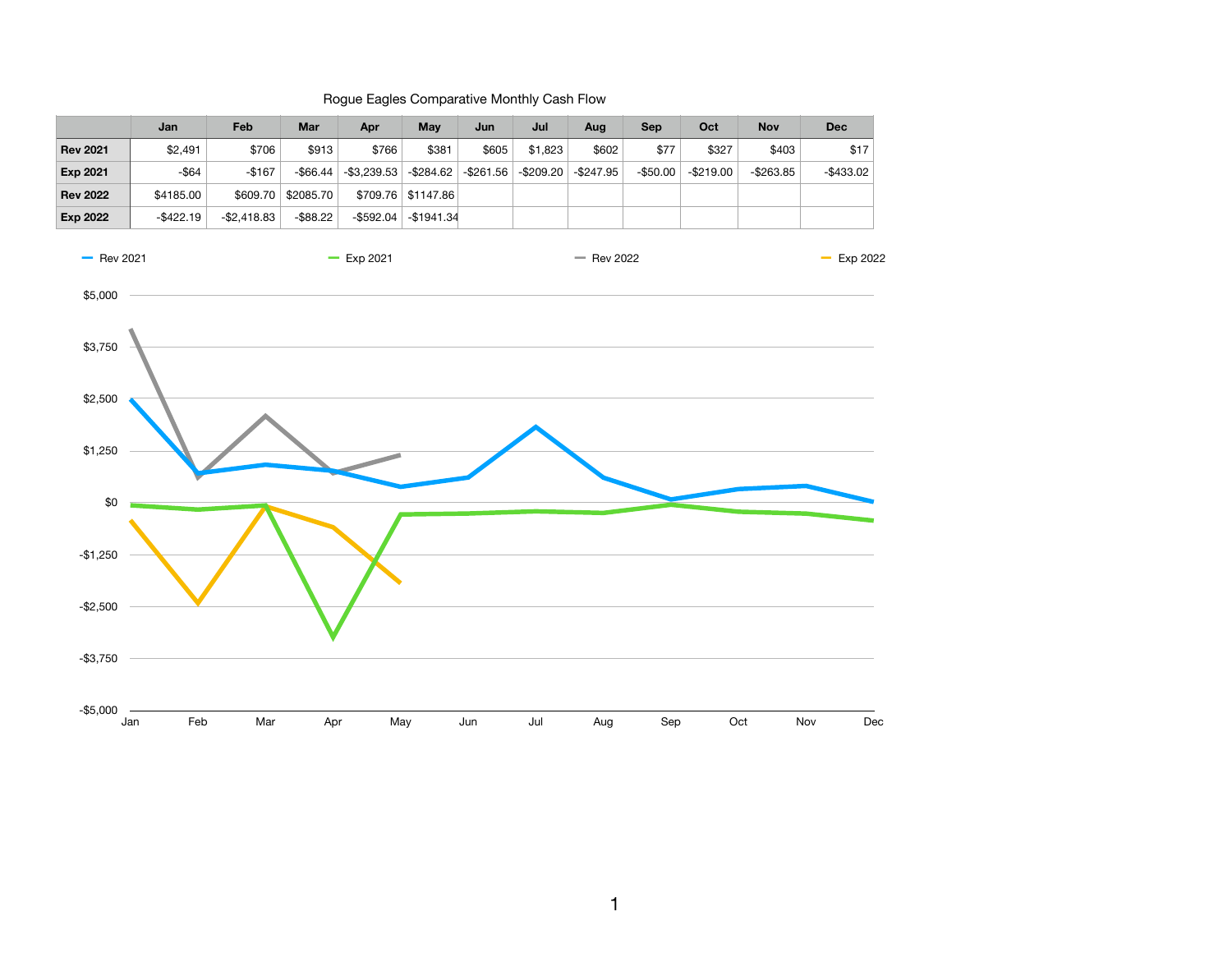| <b>Annual Revenue</b> | 12/31/2017  | 12/31/2018 | 12/31/2019  | 12/31/2020 | 12/31/2021 | <b>YTD - 2022</b> |  |
|-----------------------|-------------|------------|-------------|------------|------------|-------------------|--|
| <b>Member Dues</b>    | \$6,845.00  | \$6,240.00 | \$5,965.00  | \$4,885.00 | \$4,615.00 | \$5,320.00        |  |
| % of 2017             |             | 91%        | 87%         | 71%        | 67%        | 78%               |  |
|                       |             |            |             |            |            |                   |  |
|                       |             |            |             |            |            |                   |  |
| <b>Total Revenue</b>  | \$11,403.00 | \$9,341.00 | \$11,369.00 | \$6,218.00 | \$9,110.14 | \$9,618.76        |  |
| % of 2017             |             | 82%        | 100%        | 55%        | 80%        | 84%               |  |
|                       |             |            |             |            |            |                   |  |
|                       |             |            |             |            |            |                   |  |
| <b>Total Expenses</b> | \$11,150.00 | \$6,696.00 | \$8,709.00  | \$9,381.00 | \$5,520.27 | \$5,748.45        |  |
| % of 2017             |             | 60%        | 78%         | 84%        | 50%        | 52%               |  |
|                       |             |            |             |            |            |                   |  |
| <b>Members</b>        | 137         | 125        | 119         | 98         |            | 117               |  |

## Rogue Eagles Trends @ 5/31/2022



| 2022 Membership<br><b>Status</b> | <b>Number in Class</b> |     |
|----------------------------------|------------------------|-----|
| <b>Paid in 2021</b>              |                        | 97  |
| <b>Total 2021 Members</b>        |                        | 126 |
| <b>Jr Members</b>                | 5                      |     |
| <b>Life Members</b>              | 4                      |     |
| <b>Associate Members</b>         | 1                      |     |
| <b>Total 2022 Members</b>        | 117                    |     |
|                                  |                        |     |

## Credit Union Balances @ 5/31/22

| <b>Account</b>          | <b>Balance</b> |
|-------------------------|----------------|
| <b>Assoc. Checking</b>  | \$8,753.12     |
| <b>Money Maker</b>      | \$13,094.37    |
| <b>Business Savings</b> | \$25.77        |
| <b>Bus. Ownership</b>   | \$75.83        |
|                         |                |
| <b>Totals</b>           | \$21,949.09    |